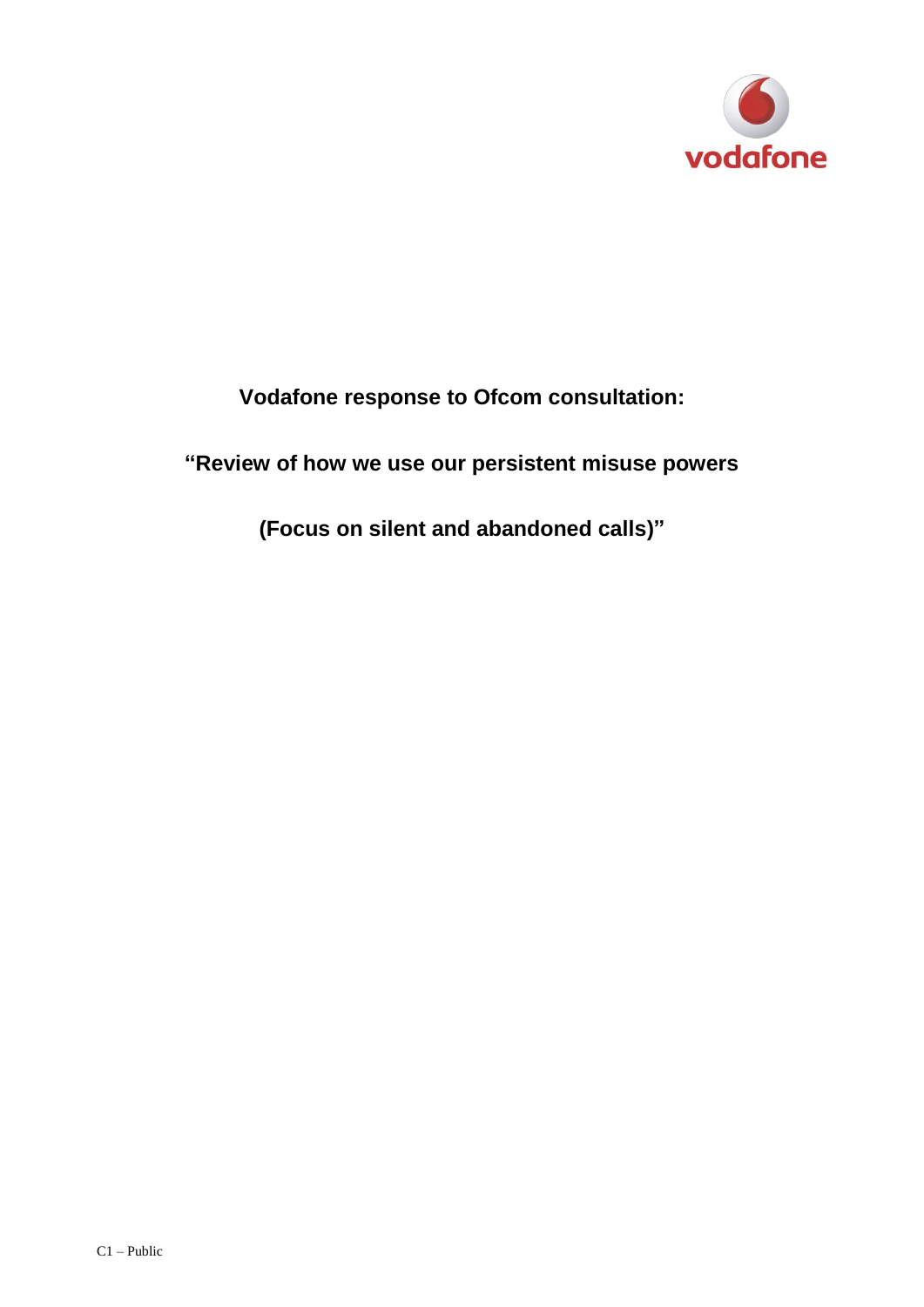## **VODAFONE RESPONSE**

Vodafone welcomes the opportunity to input to Ofcom's review of the persistent misuse regulations. Calls which cause nuisance to our customers is something that Vodafone takes very seriously, consequently we have been an active participant in industry initiatives to reduce them, for example:

- 1. Vodafone participates in Ed Vaizey's regular nuisance calls round table,
- 2. Vodafone is an active member of industry groups aimed at sharing intelligence on reducing nuisance calls, run by OTA and BT,
- 3. Vodafone chairs the NICC group which developed ND1437, aimed at tracing nuisance calls. We have assisted Ofcom in tracing nuisance calls that traverse our network,
- 4. Vodafone is participating in the IETF STIR activity aimed at increasing reliability of CLI information in the long term,
- 5. Vodafone's website and customer service scripts are being updated to draw our customers' attention to Ofcom and Which? advice on dealing with nuisance calls,
- 6. Vodafone supports the 7726 mechanism for reporting spam texts, and we proactively monitor our network to detect patterns of spam text generation and disconnect the perpetrators, and
- 7. At the request of Mr Vaizey, we are working towards TPS-Assured accreditation for our outbound call centres and will encourage our subcontractors and customers to follow suit.

Vodafone is supportive of the need to periodically review the persistent misuse regulations. Via our account teams, we have encouraged our enterprise customers to respond to this consultation directly, and we are providing this response from the perspective of our own outbound call centres, as well as in the role of a communications provider.

Although we support periodic review of the regulations, there is a real chance that revisions to the regulations will lead to the wrong emphasis. Fundamentally, silent and nuisance marketing calls arise either because the originator of the call doesn't care about the rules, or because they're aware of the rules but are negligent in complying with them, or because they are fully aware of the rules, make all reasonable efforts to comply with them, but inadvertently manage to fall foul of them.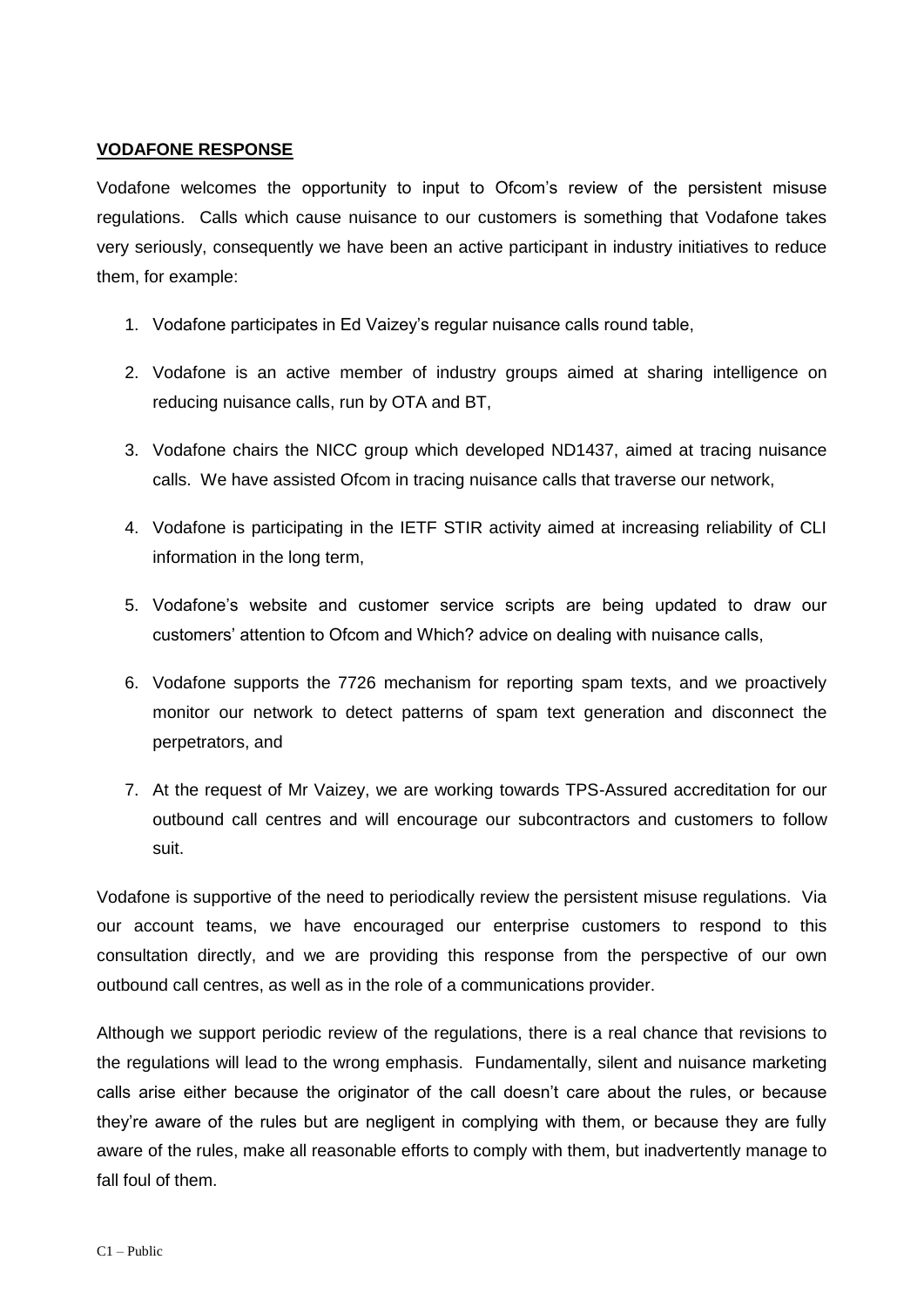Vodafone's experience is that the majority of calls causing irritation to our customers fall into the first category. These type of call-centres – or just as commonly equipment playing pre-recorded marketing material – are operated by companies that frankly don't give a damn about the persistent misuse regulations, and tightening the regulations will have no effect as they don't seek to comply with them in any case. Vodafone notes that it is depressingly easy to predict what the nature of such calls will be, by following the political and financial pages of the news. Historically the focus was PPI-reclaim (after the Financial Services Authority identified misselling); currently the focus is energy saving Government grants; we can be reasonably confident that in the spring the focus will switch to companies seeking to provide assistance in releasing pension funds as regulation in that area changes. Government and regulators could go some way to reducing such calls if thought was given as to the likely markets that will develop from their regulatory initiatives.

It is our belief that any tightening of the persistent misuse regulations will impose costs on those call-centres that are seeking to play by the rules, but as these are not in general the source of nuisance silent calls, have little impact on nuisance call volumes.

Any reduction in the current 3% target will impose costs on industry, but a reduction to 0% would be draconian and impose severe cost: the only way to practicably achieve this would be to go back to the days of each call-centre agent manually generating calls. Vodafone's fear is that this would be uneconomic, and merely result in a proportion of outbound call-centres being forced overseas in an attempt to hide from the regulation, with consequent damage to the UK economy and employment - while potentially resulting in more nuisance silent calls.

Meeting the current target is far from trivial. As Ofcom notes, Answer Machine Detection (AMD) technology is far from perfect, and via NICC, Vodafone has been working with AMD manufacturers to see if improvements in accuracy can be achieved, particularly where networkbased voicemail servers are employed. However, even where these improvements are made, we are not confident that a 1% target would be realistically achievable.

Taking all of these issues into account, Vodafone is of the view that a change to the regulations cannot be justified unless there is compelling evidence that to do so will materially reduce the volume of silent calls, and that the burden on UK businesses can be justified. Keeping the regulations unchanged does not, however, imply retaining the status quo. In particular, we suggest;

 More flexible implementation of the rules via a co-regulatory approach: where a callcentre operator clearly falls into the third category of nuisance calls above, i.e. has made all reasonable effort to minimise silent calls but has technically breached the 3% limit,